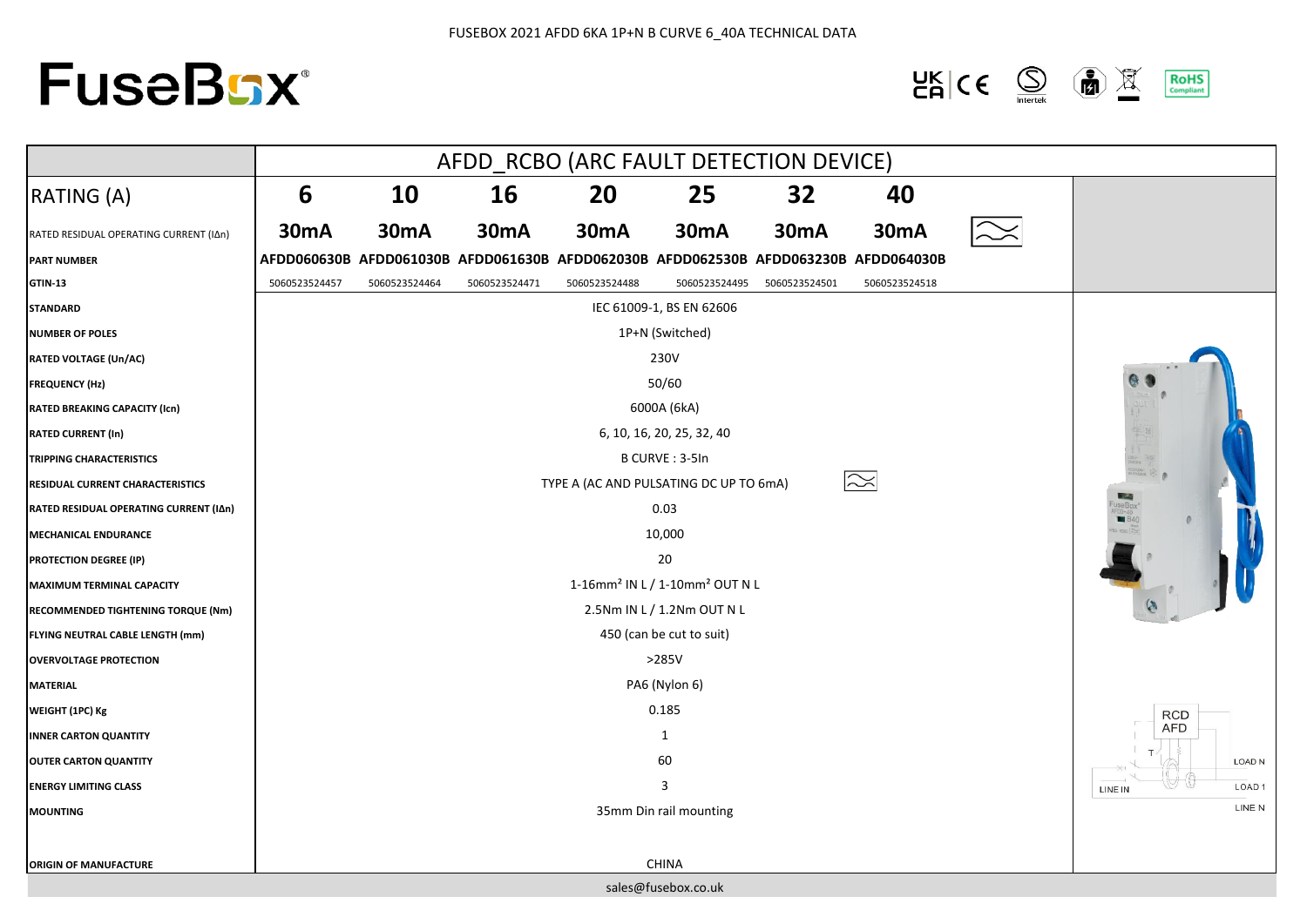

Short circuit capacity of 6kA with a maximum rating of 40A.

Designed to fit all FuseBox consumer units.

**TESTING**: Line and Neutral conductors do not have to be disconnected for IR (insulation resistance) if the lever is in the **OFF** position.

LINE N



www.fusebox.co.uk

40A 4.0 mm²